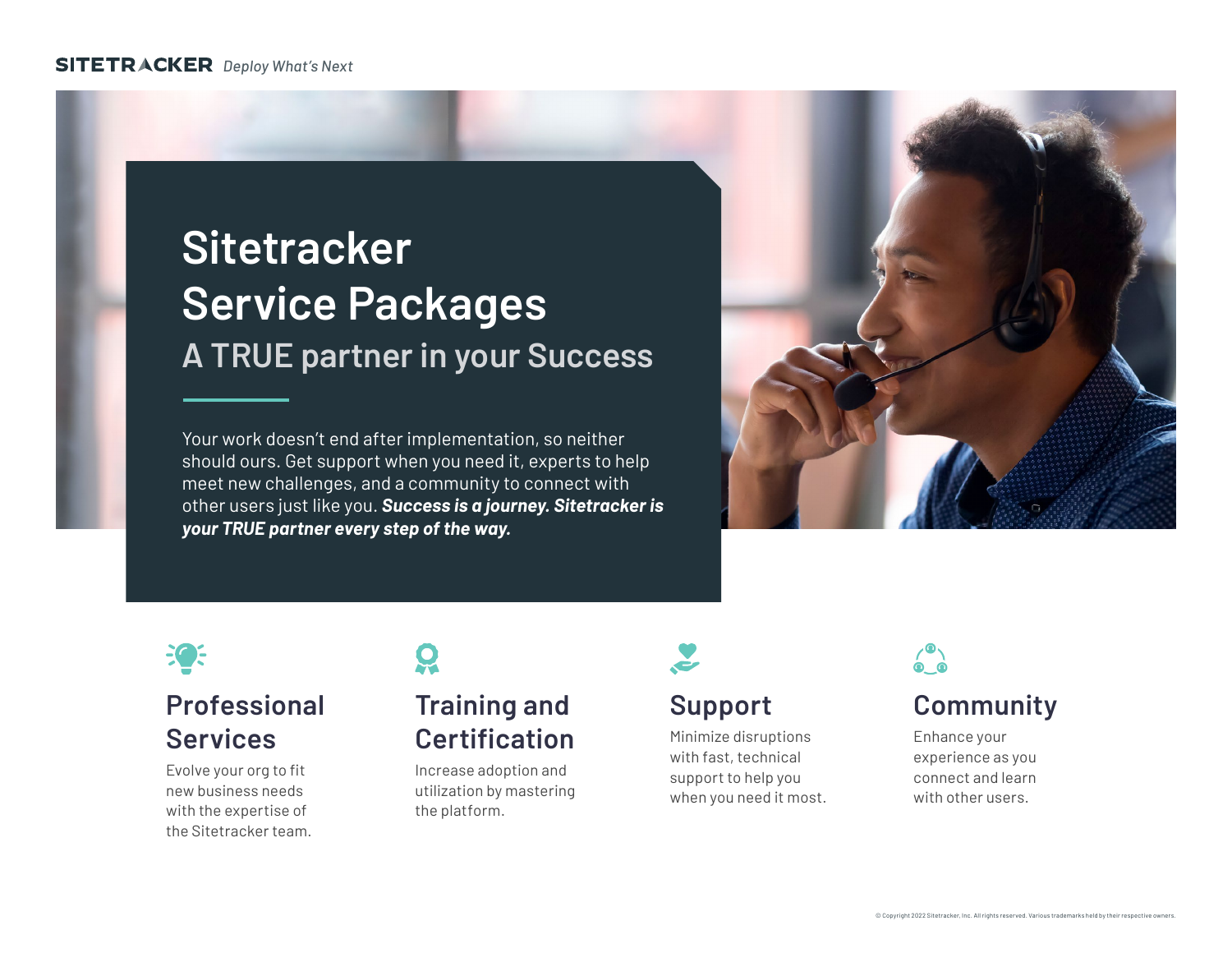# **Available in simple packages to fit your business:**

#### **Standard**

**Error Response Times\*†** Class 4 Errors *Within 15 Business Days* Class 3 Errors: *Within 5 Business Days* Class 2 Errors: *By End of Next Business Day* Class 1 Errors: *Within 60 minutes (updates every 4 hours)*

**Support Desk†**

**Community and Documentation**

**Certification** *Add-on*

# **Silver**

**Error Response Times\*†** Class 4 Errors *Within 10 Business Days* Class 3 Errors: *Within 2 Business Days* Class 2 Errors: *Same Business Day* Class 1 Errors: *Within 30 minutes (updates every 4 hours)*

**Support Desk†**

**Community and Documentation**

**Certification** *Add-on*

**Professional Services** *Up to 10 hours*

# **Gold**

**Error Response Times\*†** Class 4 Errors *Within 10 Business Days* Class 3 Errors: *Within 2 Business Days* Class 2 Errors: *Within 4 hours* Class 1 Errors: *Within 30 minutes (updates every 2 hours)*

**Support Desk†**

**Community and Documentation**

**Certification** *2 per year*

**Professional Services** *Up to 20 hours*

**Technical Success Management** *Add-on*

### **Platinum**

**Error Response Times\*†** Class 4 Errors *Within 10 Business Days* Class 3 Errors: *Same business day* Class 2 Errors: *Within 2 hours* Class 1 Errors: *Within 30 minutes (updates every 2 hours)*

**Support Desk†**

**Community and Documentation**

**Certification** *5 per year*

**Professional Services** *Up to 40 hours*

**Technical Success Management**

#### **For those who want a little more, leverage our add-in, a la carte options available across select packages:**

- **Additional Certification Seats**
- **Additional Certification Seats**
- **Architecture Reviews**
- **Additional Certification Seats**
- **Architecture Reviews**
- **Technical Success Management**
- **Additional Certification Seats**
- **Architecture Reviews**
- **Technical Success Management**

*\*For additional information on Error classification levels, please reach out to your Account Executive † Available from 8-6pm based on billing region time*